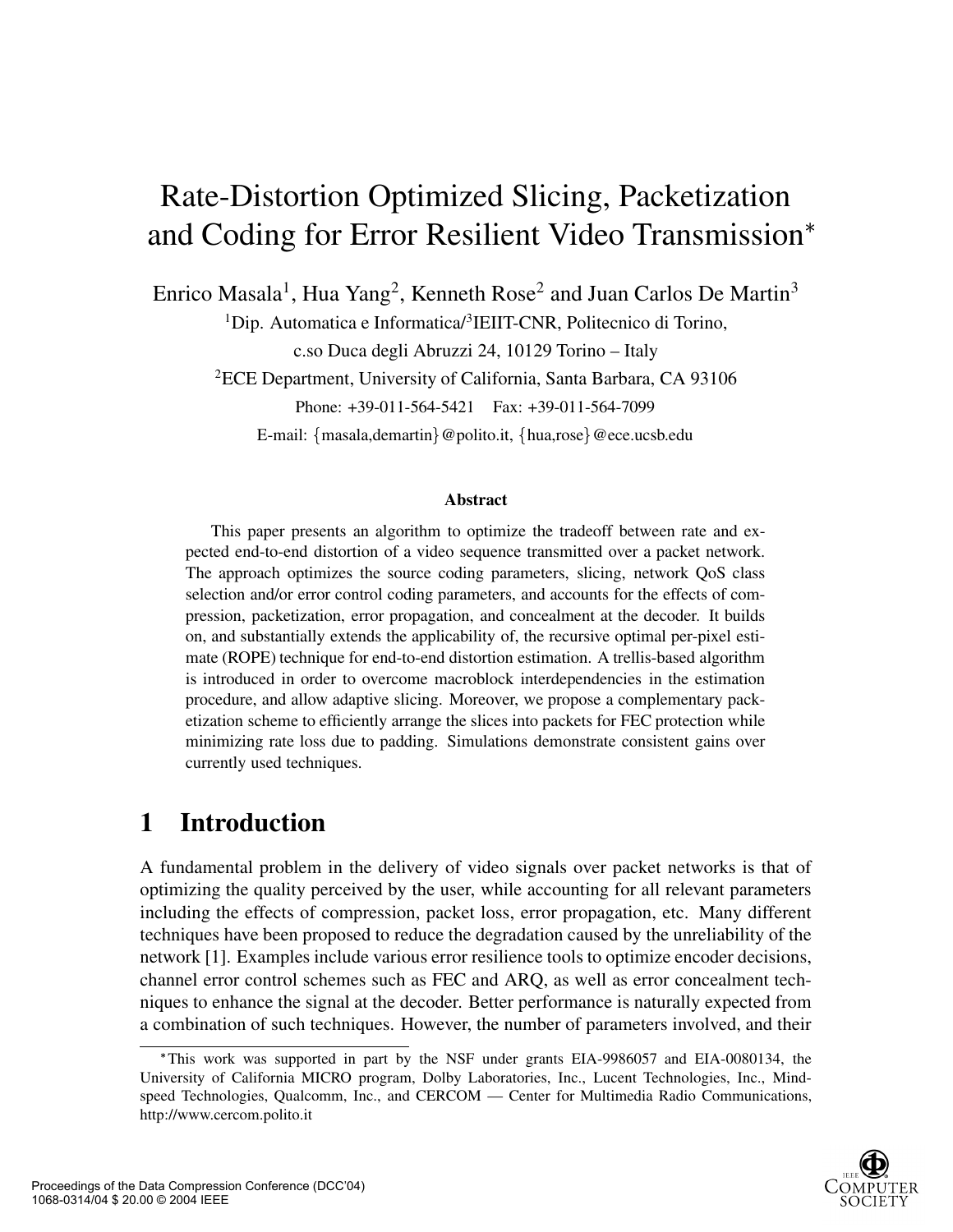intricate interdependencies present a formidable optimization problem. A typical remedy has been to only consider a small subset of the parameters for simultaneous optimization, as will be further summarized below.

Crucial to many error-resilient transmission methods is accurate estimation at the transmitter of end-to-end distortion. The recursive per-pixel optimal estimate (ROPE) [2] is an optimal low-complexity distortion estimate that naturally accounts for most factors affecting the quality at the receiver. In that work, ROPE was specifically applied to optimize intra/inter mode selection decisions. The work herein takes ROPE as its starting point and extends its applicability to optimize a comprehensive set of coding and networking parameters, including optimization of *adaptive slicing*, a paradigm that was introduced in [3].

To briefly review some of the known attacks on partial coding parameter optimization we note again that [2] seeks optimal intra/inter mode selection and quantization. In [4], the source coding parameters are optimized together with the choice of the best DiffServ classes (for transmission over a DiffServ network). For simplicity, the source coding parameters are considered constant for all macroblocks in a given packet, and the subdivision of the frame into packets is fixed in advance. The optimization of video transmission over a packet network, in conjunction with FEC codes, is examined in [5]. The main limitations are simplifying assumptions on the packetization scheme and the use of a single FEC code for the whole frame. In a very recent paper [6] the authors addressed the above shortcomings, but the subdivision of the frame into slices is nevertheless assumed to be fixed.

We present a rate-distortion optimized solution that seeks the best encoding parameters and protection level for each macroblock, together with *the best slicing for each frame*. The algorithm automatically groups together macroblocks that need similar protection levels, while explicitly taking into account the overhead implied by the creation of additional slices. Moreover, a novel packetization scheme to organize the slices into different packets and efficiently protect them by FEC codes is presented.

The paper is organized as follows. In Section 2 the problem of distortion minimization is reformulated, while accounting for the constraints imposed by the slice creation process, and is then solved by a proposed trellis-based technique. Section 3 presents an efficient algorithm to packetize the slices according to the assigned protection level. Section 4 describes the experimental setup and provides simulation results comparing the approach to current techniques. Conclusions are presented in Section 5.

### **2 Problem Formulation and Trellis-Based Solution**

Let N be the number of macroblocks in a frame, and let  $m_i$  denote the set of source coding parameters and protection level assigned to the macroblock  $i$ :

$$
m_i = (q_i, t_i, l_i) \tag{1}
$$

where  $q_i$  is the quantization parameter,  $t_i$  specifies whether prediction is used (intra or inter), and  $l_i$  represents the protection level. Let  $r(q_i, t_i)$  be the source coding rate for macroblock *i*, including any slice or picture header overhead, and let  $E[d(m_i)]$  be the expected distortion computed by the ROPE method [2]. The protection level  $l_i$  determines the effective error probability  $p$  experienced by the system and used by ROPE in its calculations. If

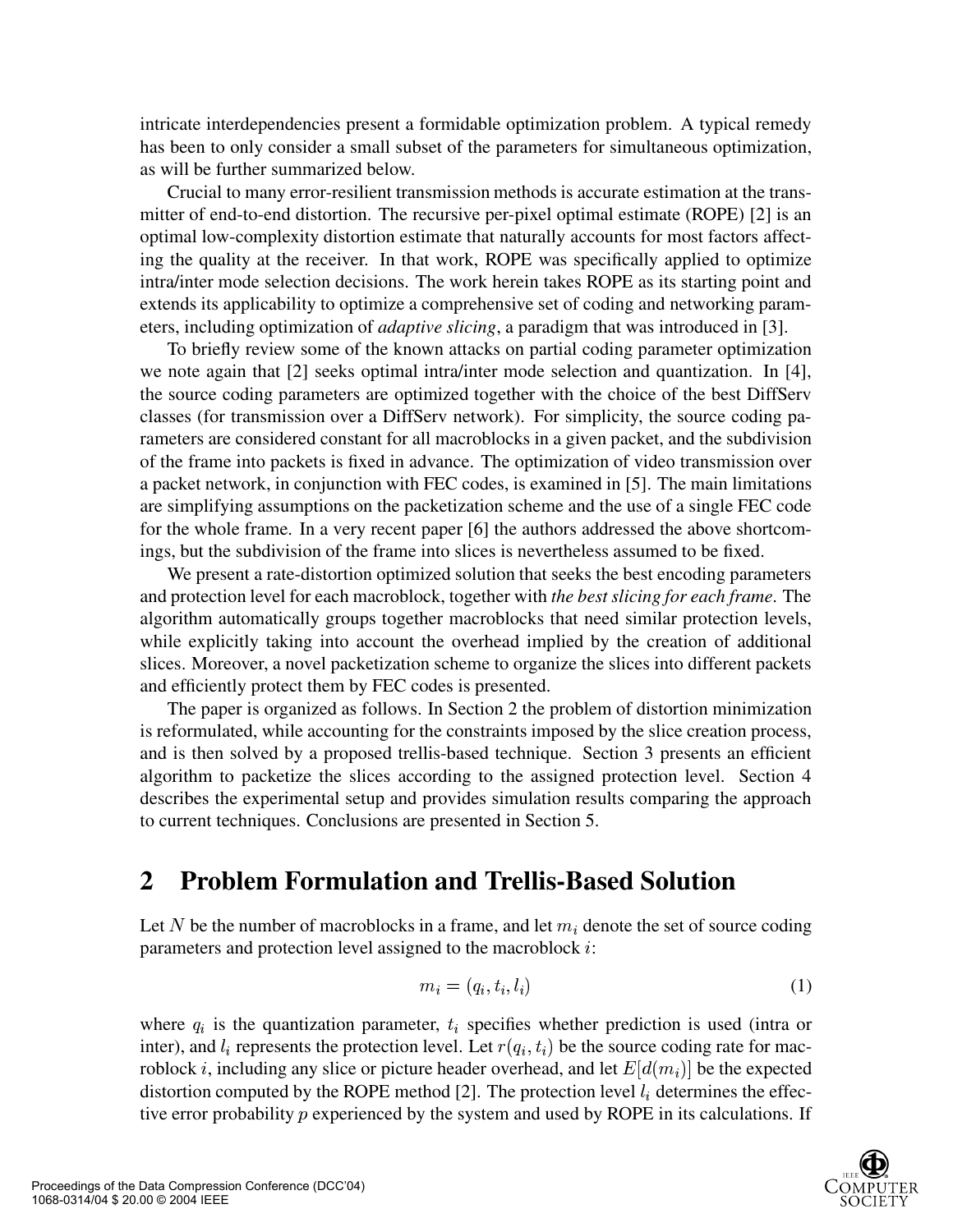the transmission is over a DiffServ network, then each  $l_i$  corresponds to a DiffServ class and  $p = p_{l_i}$ . If FEC protection is employed instead, such as a Maximum Distance Separable (MDS) code, then  $p_{l_i}$  is computed from the actual channel loss probability  $p_{ch}$  as:

$$
p_{l_i} = \sum_{j=n-k+1}^{n} \frac{j}{n} {n \choose j} p_{ch}^j (1 - p_{ch})^{n-j}
$$
 (2)

where  $n = n_{l_i}$  and  $k = k_{l_i}$  are the parameters of the FEC code associated with protection level  $l_i$ .

Our objective is to minimize the expected end-to-end distortion. The frame encoding mode is given by the set of macroblock-specific modes  $M = \{m_1, ..., m_N\}$  which determine their coding parameters and protection levels. The expected distortion  $E[D(M)]$  of the frame is given by

$$
E[D(M)] = \sum_{i=1}^{N} E[d(m_i)].
$$
\n(3)

In a DiffServ network, each class is identified by its loss probability  $p_{l_i}$  and the cost per bit  $c_{l_i}$ . The frame encoding mode problem is formulated as:

$$
\min_{M} E[D(M)] \text{ subject to } C(M) < C_{max} \tag{4}
$$

where

$$
C(M) = \sum_{i=1}^{N} r(q_i, t_i) \cdot c_{l_i}.
$$
\n
$$
(5)
$$

If the video sequence is transmitted over a regular (single priority) lossy packet network and protected by FEC codes, the problem can be stated as:

$$
\min_{M} E[D(M)] \text{ subject to } R(M) < R_{max} \tag{6}
$$

where

$$
R(M) = \sum_{i=1}^{N} r(q_i, t_i) \frac{n_{l_i}}{k_{l_i}}.
$$
 (7)

The above constrained minimization problems (4) and (6) are naturally recast in the standard Lagrangian formulation. For example, Equation (6) can be rewritten as:

$$
\min_{M} J(M) = \min_{M} E[D(M)] + \lambda \cdot R(M). \tag{8}
$$

The solution to (8) is not trivial because of the interdependencies between the macroblocks in a frame. In particular, the same protection level must be shared by the entire content of a packet. Assuming that slices are not split into different packets, we conclude that all macroblocks belonging to the same slice must be assigned the same protection level. In order to assign a different protection level to a macroblock we must generate a new slice and account for the overhead of its header. Moreover, the quantization parameter is encoded differentially with respect to its predecessor in the slice, and the same applies to motion vector prediction, that we assume to be dependent only on previous macroblocks in the same slice.

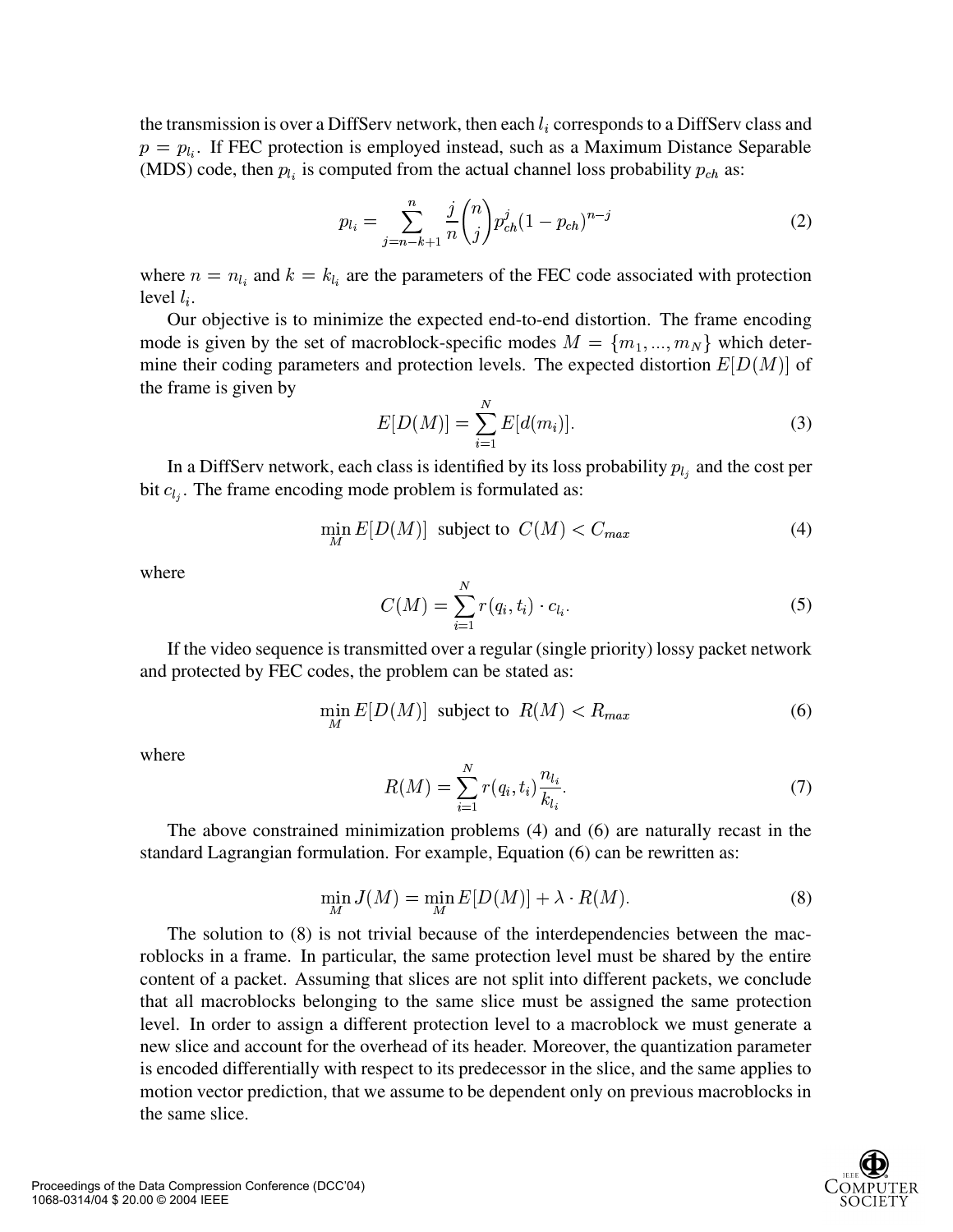

Figure 1: Trellis used to find the optimal coding mode for all the macroblocks in the frame.

We propose to solve the minimization problem using a trellis, shown in Figure 1, where the metric is the Lagrangian cost  $J$ , and each node at stage  $i$  represents a particular choice of the coding mode of macroblock  $i$ . For the first macroblock, the Lagrangian cost is computed for all possible parameter combinations or mode choices for  $m_1$ . Then, for each node at stage  $i$ , the algorithm evaluates all the paths leading to that node from any admissible mode  $m_{i-1}$  for the previous macroblock, and stores the one that produces the minimum Lagrangian cost:

$$
J_t(m_i) = \min_{m_{i-1}} \{ J_t(m_{i-1}) + [E[d(m_i)] + \lambda \cdot r(m_i, m_{i-1})] \}
$$
(9)

Note that the rate  $r(m_i, m_{i-1})$  of the *i*-th macroblock depends not only on  $m_i$ , but also on the choices for the previous macroblock  $m_{i-1}$ , due to the dependencies explained earlier. A slice header is inserted either if the protection level in  $m_i$  differs from the one chosen in  $m_{i-1}$  or if a larger variation in the quantization parameter is advantageous, but disallowed by the differential encoding rule. In either case, the additional rate due to the slice header is accounted for by  $r(m_i, m_{i-1})$ . The winning node  $m_N$  in the last stage, corresponding to the last macroblock in the frame, determines the optimal path in the trellis and the solution  $M$  for the whole frame, including its subdivision into slices.

When a macroblock is coded as skipped, the previous node is restricted to have the same quantization level. The  $q$  value of the current node represents the value maintained at the decoder to interpret the next differential encoding, rather than the one used to encode that macroblock. A variation of  $q$  is still allowed in case of a skipped macroblock, at the expense of encoding a zero motion vector and zero coefficients, thus keeping the system standard compliant. Large variations of  $q$  are allowed too, with the insertion of a new slice header, because they could lead to savings in the subsequent macroblocks.

The trellis approach offers considerable computational savings. First, the known benefits of dynamic programming ensure that the complexity only grows linearly with the number of macroblocks or stages. Note also that transformation operations, as well as quantization and VLC coding results are shared among various nodes and need not be repeated for all nodes. Finally, note that operations that are not shared can be carried out in parallel.

If the subdivision of the frame into slices is predefined, the proposed method is still applicable. In this case the optimization can be performed in two separate steps, optimizing

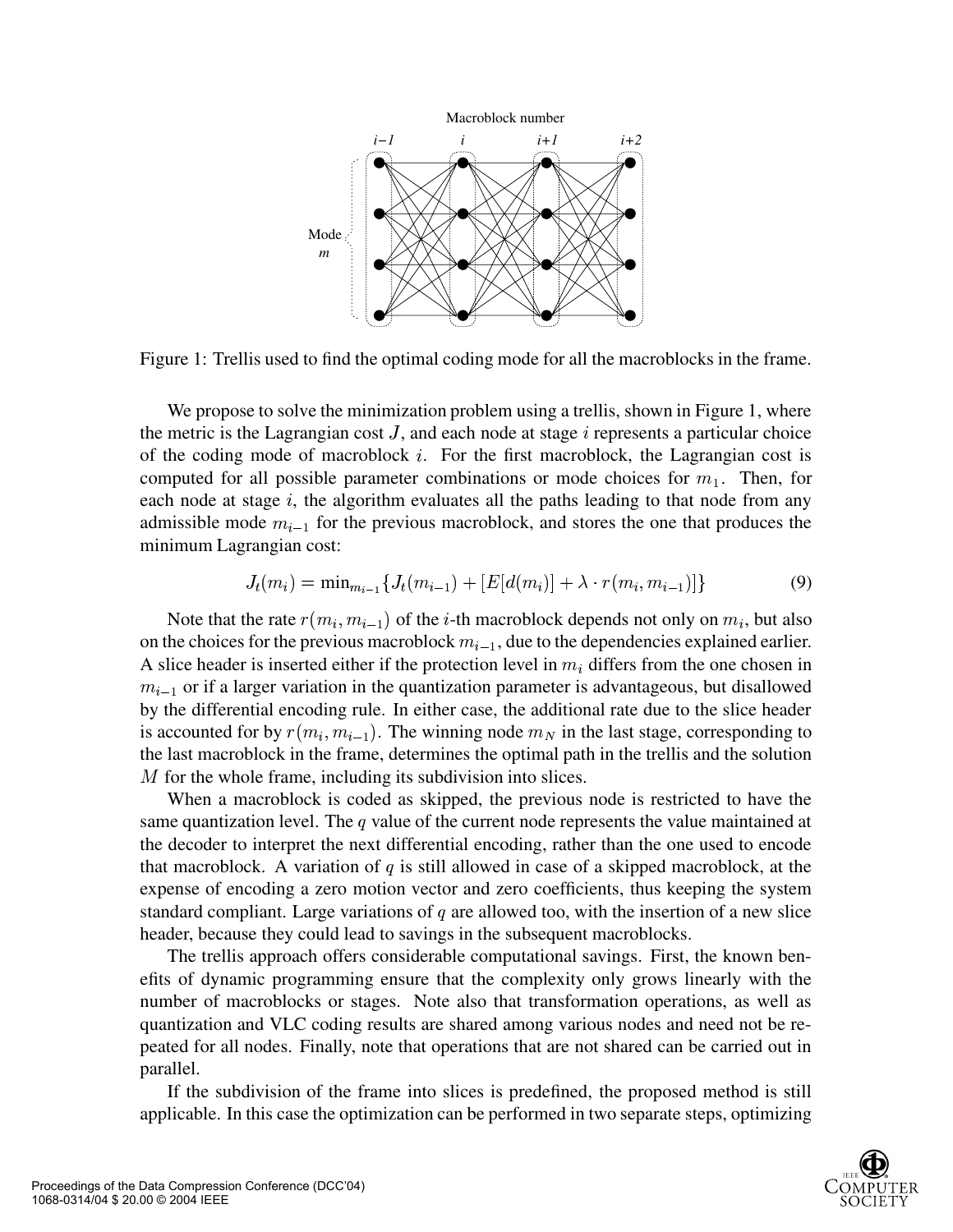| $Pck \#1$ | Slice #1   |         |
|-----------|------------|---------|
| Pck $#2$  | Slice #2   | Padding |
| $Pck \#3$ | Slice $#3$ | Padding |
| $Pck \#4$ | <b>FEC</b> |         |
| Pck $#5$  | FEC.       |         |

**FEC FEC** Slice #1 Slice #2 Slice #3

Figure 2: Cross-packet redundancy (padding scheme).

Figure 3: Packet size equalization scheme with slice splitting.

first the macroblock coding parameters and then the protection level of each slice. Note that the optimal choice of parameters for each slice is completely independent of other slices. Similarly, if the protection level is chosen at the frame level, the second step optimization is performed on the whole frame.

## **3 Packetization Algorithm**

The slices produced by the coding algorithm need to be placed in packets prior to transmission. We will assume here that the Real-Time Protocol (RTP) [7] is used. In the case of a DiffServ network, each slice is put into a single packet and assigned to the class corresponding to the chosen protection level. In the case of ordinary packet networks, the common approach is to apply FEC across packets [8] as in Figure 2. Some padding is inserted to equalize the size of the data packets before computing the redundancy packets. We assume that each slice corresponds to one packet in this case as well.

The above approach, to which we refer as *padding scheme*, suffers from several shortcomings. First, the lack of uniformity in data packet size results in redundancy packets that are larger than what is assumed by the optimization algorithm, thus compromising the optimality of the solution. Moreover, the ratio of the redundancy to actual source bits is worse than that what is intended by the nominal code parameters, and implies waste. Secondly, it is extremely difficult to integrate the exact computation of the final redundancy amount in the optimization algorithm, because it depends on mode decisions for all the macroblocks in the frame. Finally, the algorithm produces a number of slices to protect with a certain FEC code that usually differs from the  $k$  value of the code. In this case, a code with the required  $k$  value and a similar protection level is used, but this also reduces the optimality of the solution.

To circumvent the above shortcomings, we propose to use the following *packet size equalization* scheme. The slices are split in order to produce packets of equal size, so that no padding is required, as in Figure 3.

For each FEC code  $(n,k)$  used in the frame, a group of packets is generated as follows:

- 1. Let  $S$  be the set of the slices to be protected by that code, and let  $b$  be their total size.
- 2. Let  $b_p = b/k$  be the packet size where k packets are used to packetize S.

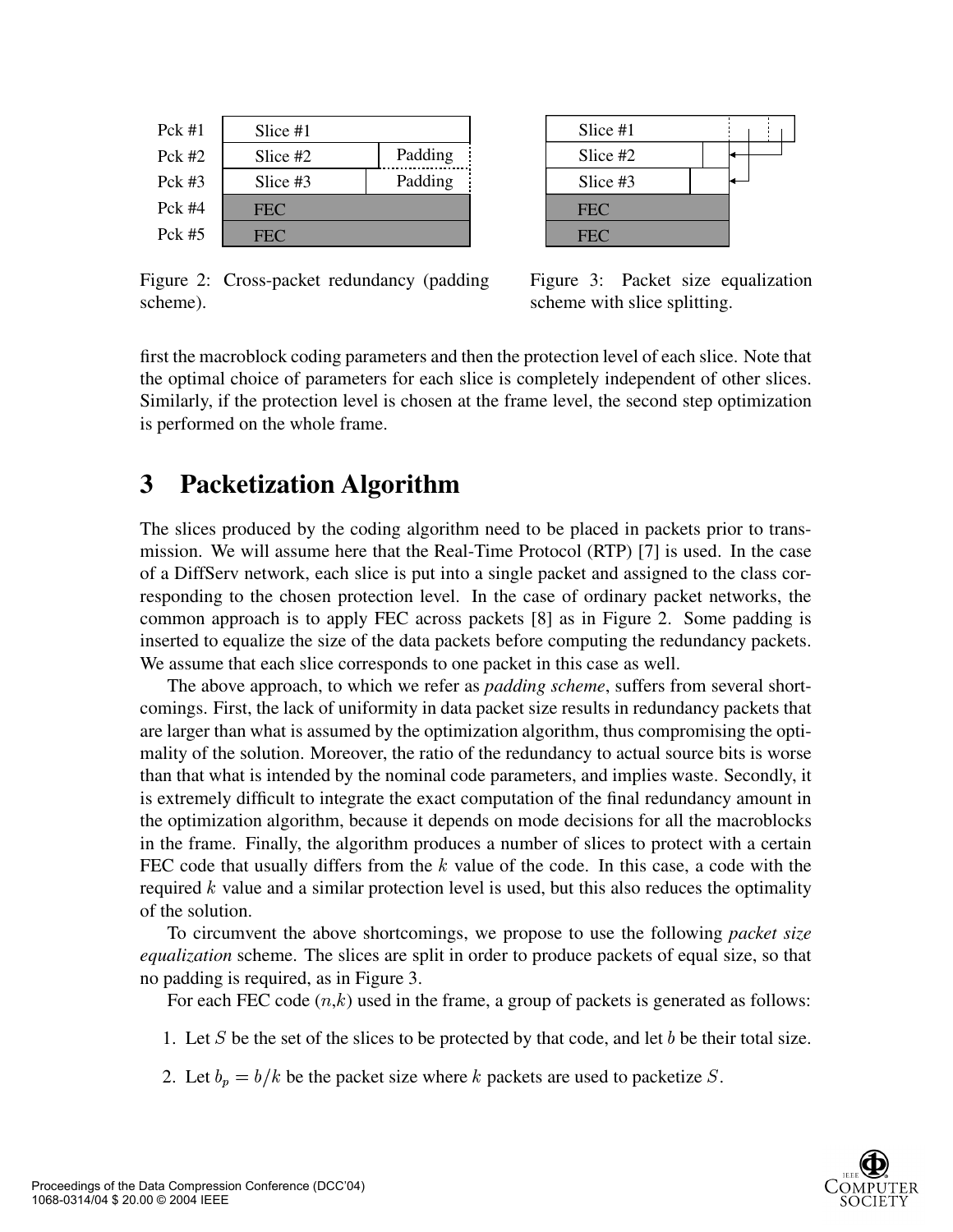

Figure 4: Example of packet decoding. The shaded parts cannot be decoded because either they are not received (case 1) or they depend on previous unavailable parts (case 2).

- 3. While tracking the available space in each packet, assign each slice in (consecutively) to a packet, and reduce its available packet space accordingly. If the slice is larger that the largest available space, split it and mark the remaining part unassigned.
- 4. For each unassigned part of slice, assign it to the largest available space. Precede it with a pointer to the packet containing the previous slice part. Split it again if needed, and repeat until the slice has been completely packetized.
- 5. For each packet, store the length in macroblocks of the last slice that begins in the packet, so that its end can be easily detected during the decoding process.
- 6. Compute the  $n k$  redundancy packets.

To reconstruct the slices, the following procedure is used. The redundancy packets are exploited as much as possible to recover the losses. Then, for each available packet belonging to a certain group:

- 1. Decode the first part if it starts with a slice start code, until reaching the end of the slice or packet.
- 2. If a new start code is detected at the end of the slice, repeat the preceding item.

Then, for each incompletely decoded packet, and each partial slice in it:

- 3. Read the pointer to the previous packet, and continue the decoding of the uncompleted slice. If the referred packet is missing, proceed with the next incompletely decoded packet. The length in macroblocks of the slice determines its end.
- 4. Repeat the preceding item until possible.

To apply the previous procedure, the receiver must identify the packets belonging to the same group. Therefore, a consecutive RTP sequence number is assigned to the packets of each group. To distinguish the various groups, the least significant bits of the RTP sequence number of the first packet in the group is stored in every packet. Part of the timestamp field provided by the RTP could be used for this purpose.

The initial part of each slice is easily decoded if the corresponding packet has been received. Then, if all the packets in the group are present, the receiver can decode all slices.

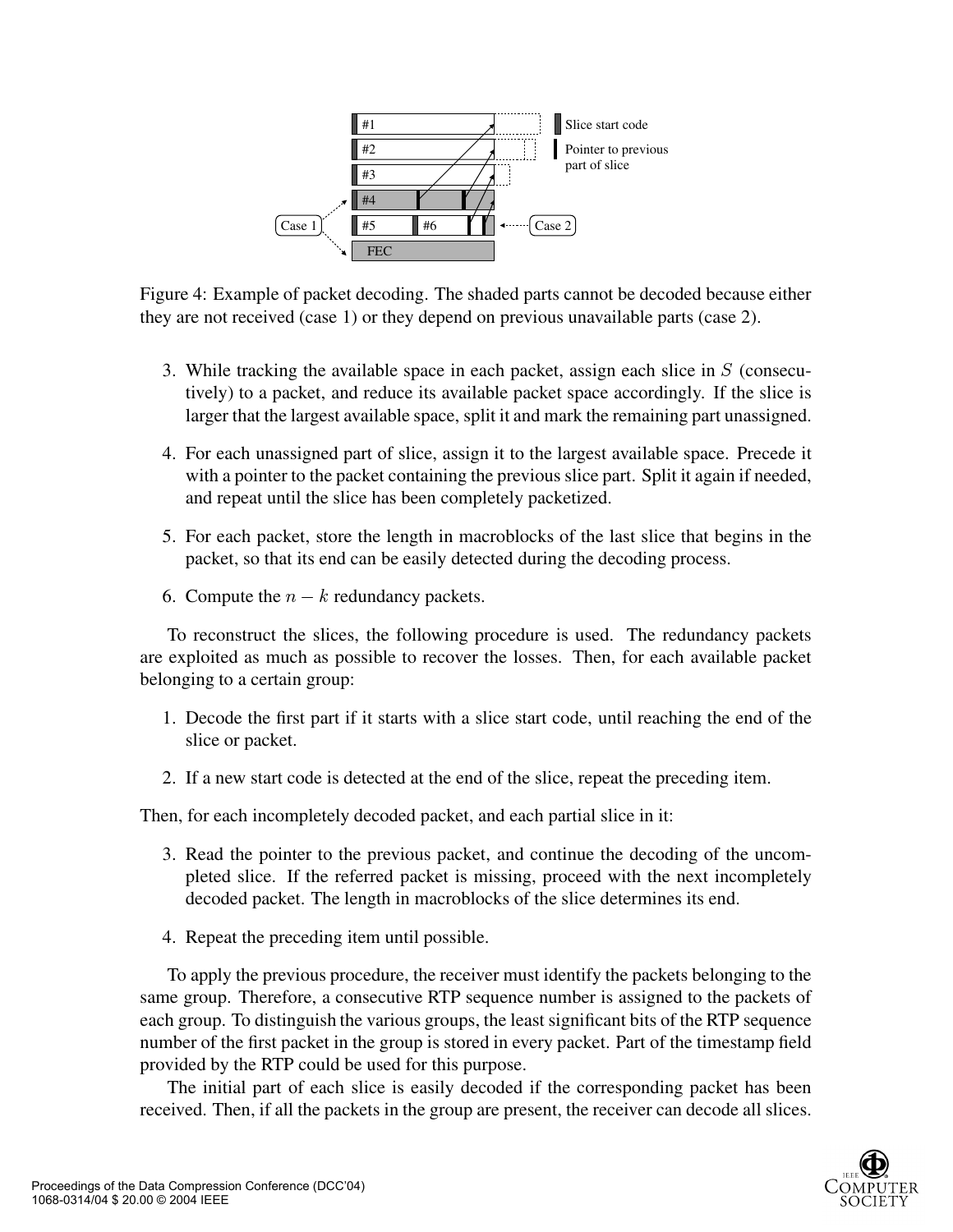The end of a slice is determined either by detecting a following slice start code or by means of its length in macroblocks, inserted in the packet by the encoder with a method analogous to the group information. If several packets are missing, some slices may be incompletely decoded either because a portion is missing (e.g., when the pointer indicates a missing packet) or because that portion is located after an undecodable fragment of another slice.

Figure 4 shows an example of the decoding procedure. The fourth and last packets are not received. The FEC code is not sufficient to recover the loss of the data packet. The slices affected by the losses are Slice 4 and part of Slice 1 and 2. The last piece of Slice 2 is not decodable because it depends on a previous part included in a lost packet (case 2.)

The proposed packetization method introduces some interdependencies among parts of certain slices, thus it modifies the actual effective loss probability of some macroblocks. This compromises the optimality of the solution, but causes significantly less degradation than the commonly used padding scheme, as is confirmed by the simulation results in Section 4.

Finally, it is worth noting that with both packetization schemes, the correct macroblock loss probability that takes into account the dependencies can be computed after the packetization. That probability is effectively used by ROPE when updating the first and second moments of each decoder reconstructed pixel.

#### **4 Results**

The proposed optimization and packetization algorithms have been implemented on the basis of the UBC H.263+ codec [9], modified to support Annex K (Slice Structured Mode). The results presented are on the standard QCIF sequence *foreman*, encoded at 30 fps and 300 kbit/s, unless otherwise noted. Analogous results, not shown here, were obtained for other standard sequences such as *carphone* and *news*. The rate control algorithm is the one used in [2].

#### **4.1 Trellis-Based Slicing and Coding Optimization**

The first set of experiments tests the performances of the proposed adaptive slicing and coding optimization algorithm, which jointly optimizes the coding mode of each macroblock, its protection level and the subdivision of the frame into slices.

The *foreman* video sequence is transmitted over a DiffServ network implementing the QoS classes shown in Table 1. Each slice is put into one packet, marked and transmitted according to the QoS class assigned to the slice by the algorithm.

| Class  | Residual loss   | Cost             |
|--------|-----------------|------------------|
| number | probability $p$ | $(\mu$ cent/bit) |
|        | 0.10            | 1.00             |
|        | 0.05            | 2.00             |
|        | 0.025           | 4.00             |

Table 1: Characteristics of the used DiffServ classes.

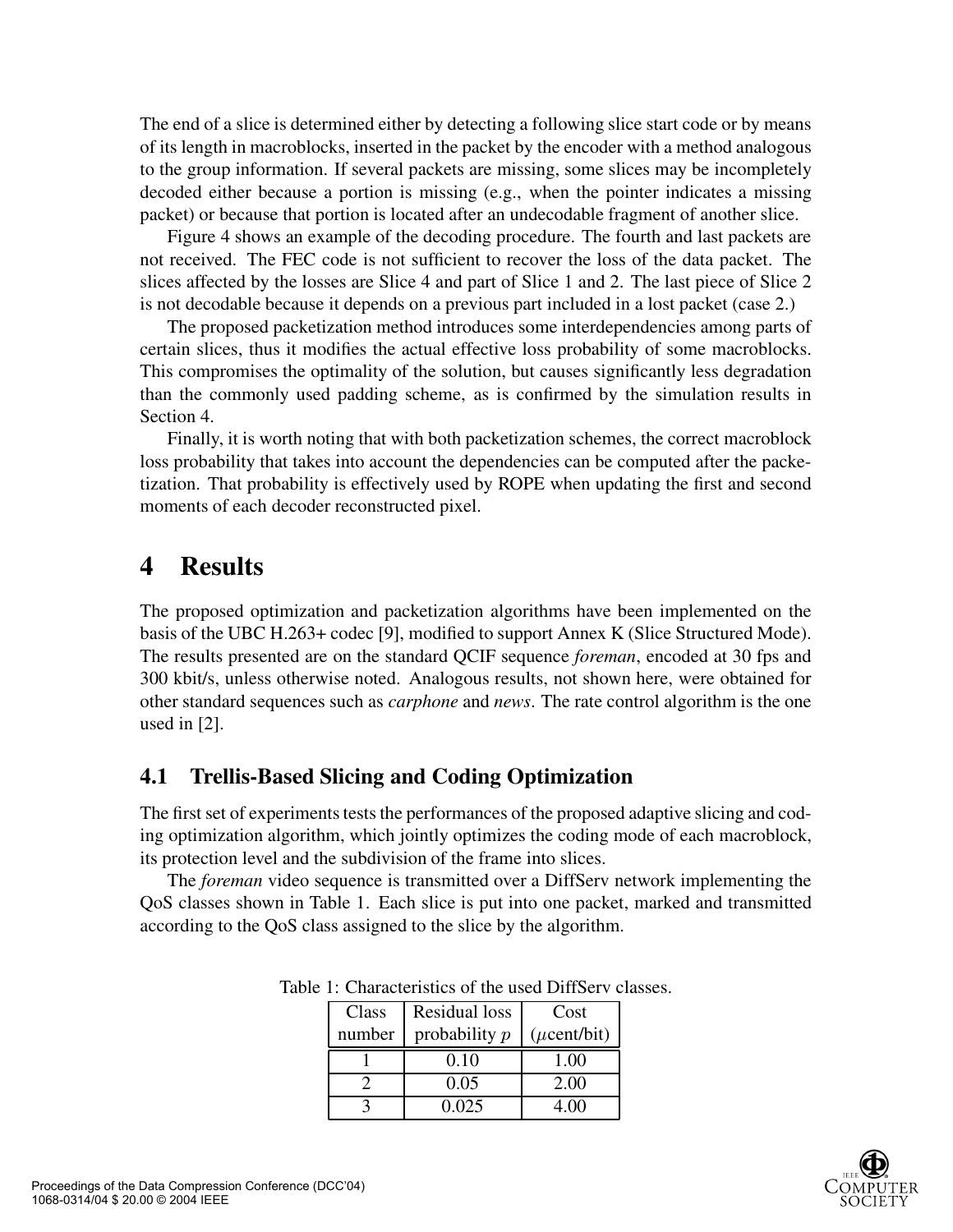

Figure 5: PSNR versus the maximum cost constraint, for the proposed optimization algorithm, in comparison with per-frame and per-GOB class decision schemes.

Figure 5 shows the performance of the proposed trellis-based algorithm versus the maximum allowed cost, in comparison with two other schemes that select the QoS class for the whole frame or for each single slice, respectively. In both cases, each slice corresponds to one GOB of the H.263 standard (fixed slicing). These methods can be viewed as restricted special cases of the proposed scheme, as pointed out at the end of Section 2. The gain due to joint optimization of the coding and protection parameters at the macroblock level is clear. Of the two fixed slicing methods, the choice of one protection level for the whole frame delivers the worst performances. But selecting the protection level for each fixed slice only provides a very modest performance improvement.

The advantage of the proposed joint optimization at the macroblock level resides in its ability to effectively exploit all the classes while automatically considering the slicing overhead in the decision process. Consequently, it uses the more expensive classes only where they are truly beneficial in the rate-distortion sense, hence the gain relative to less sophisticated methods.

#### **4.2 Packet Size Equalization**

This second set of experiments tests the performance of the proposed packetization scheme. The following MDS codes have been used in all the experiments:  $(7,6)$   $(6,5)$   $(5,4)$   $(4,3)$   $(3,2)$ (5,3) (6,4) (7,5). Sending packets without protection is another option.

Figure 6 shows the performance of the proposed slice-splitting scheme and the commonly used padding scheme, versus the packet loss rate. The upper curve represents the ideal upper bound, where no real packetization is performed, and each slice is directly subjected to the effective loss probability that the FEC code is designed to provide. The middle curve represents the performance of the proposed packetization scheme. We note the significant performance loss of the padding scheme, especially for low and medium packet loss probabilities. We attribute this effect to the employment of longer redundancy packets, which causes a bitrate waste that significantly compromises performances, especially when

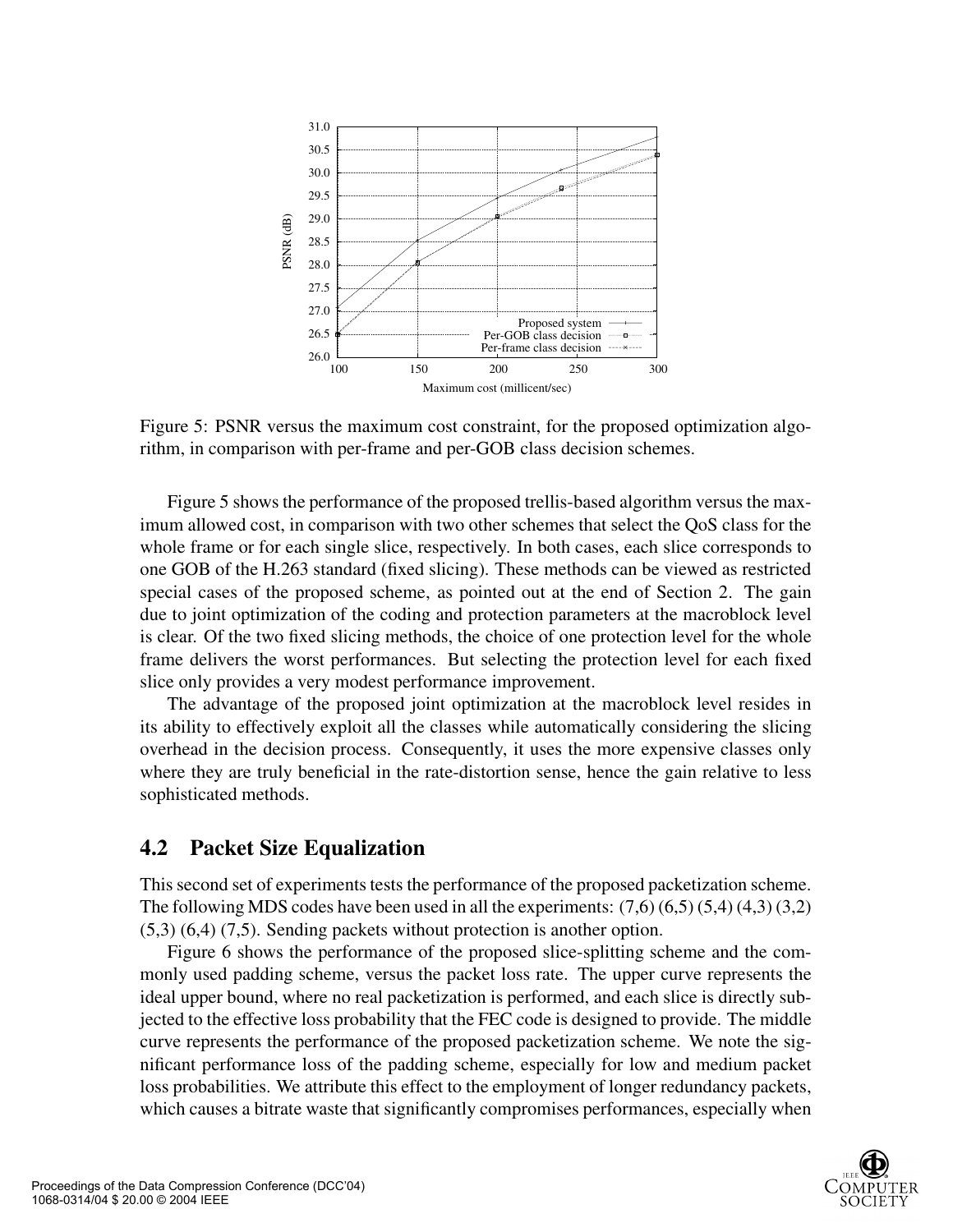

Figure 6: PSNR versus packet loss probability for various packetization methods.



Figure 7: PSNR versus packet loss probability for various packetization delays.

the channel is quite good. The proposed packetization scheme has superior performances because it completely avoids this pitfall.

In addition, we consider a scenario where some delay is allowed at the transmitter. In this case, the packetization is performed after encoding a few frames. Thus, when performing the packetization, the number of slices to be placed into packets is higher and provides more flexibility to find a better allocation in which the amount of dependency due to the slice splitting is reduced. Figure 7 shows the performance increase allowing respectively a zero, one or two-frame delay before placing the slices into packets. The performance of the system using a two-frame delay is close to the ideal upper bound.

Finally, Figure 8 shows the relative benefits offered by each aspect of the proposed technique, and in particular the crucial role played by packet equalization in the context of FEC protection (and in contradistinction with the case of DiffServ transmission). Four cases resulting from the various combination of slicing and packetization techniques are shown. The inefficiency of padding for packetization causes less damage in the case of fixed slicing which involves a high number of slices with smaller variation in length in bits. However it severely compromises the performance of adaptive slicing. When inefficient padding is replaced with the proposed packetization scheme, adaptive slicing optimization achieves additional performance gains over fixed slicing, as expected.

#### **5 Conclusions**

We presented a rate-distortion optimized algorithm to find the best encoding parameters and protection level for each macroblock in order to minimize the expected end-to-end distortion. The proposed algorithm is able to optimally create a set of slices for each frame, while accounting for the overhead that slice creation incurs. Furthermore, for improved protection by FEC codes, a packet size equalization scheme is presented to efficiently arrange the slices into packets. Simulation results show that the performance gains with respect to the currently used techniques are consistent over various network conditions. Finally, a higher delay variant of the packetization algorithm is shown to further improve the overall performance, and to approach the ideal upper bound.